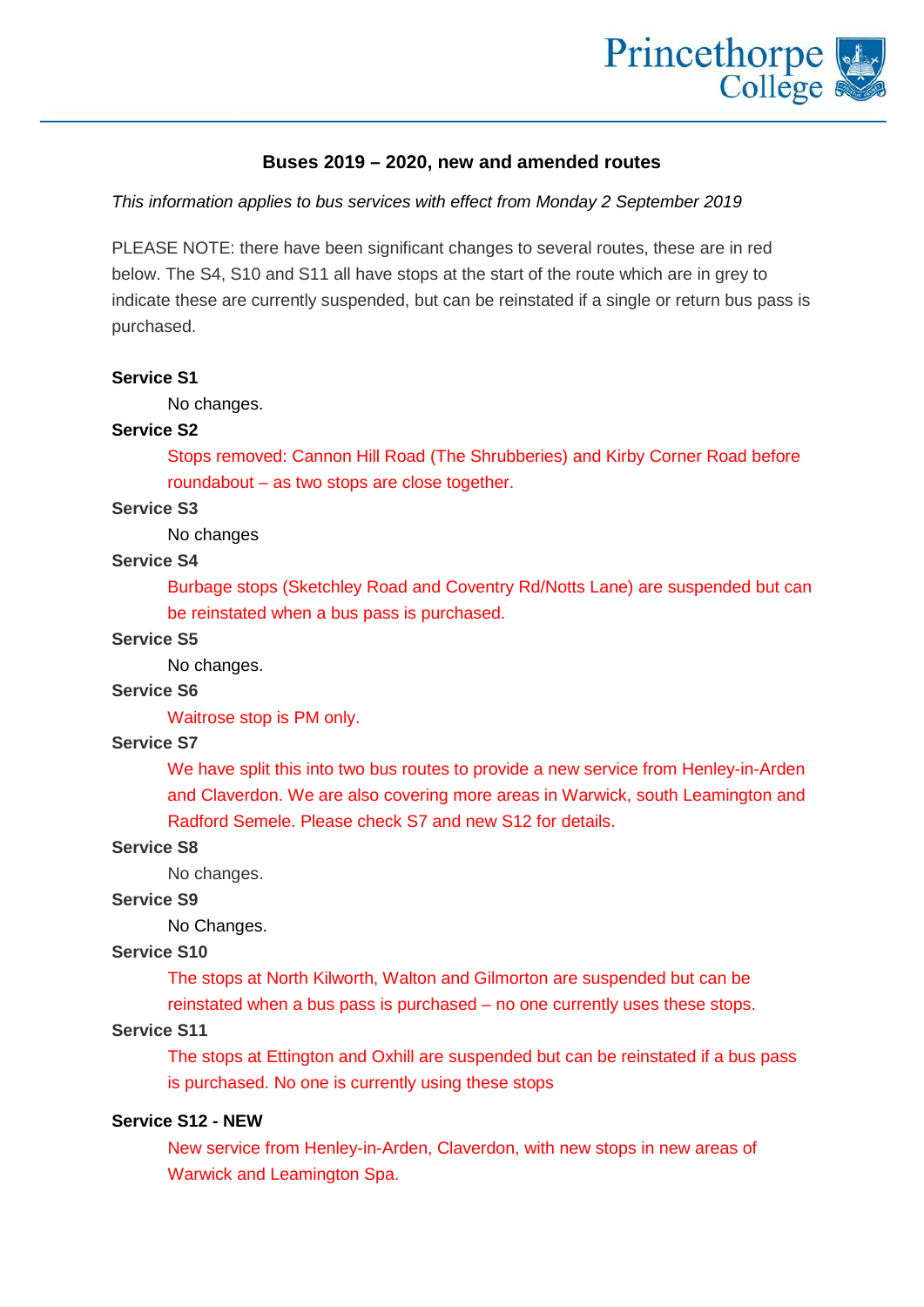# **Service S1 Braunston - Barby – Kilsby – Hillmorton – Dunchurch - Stretton-on-Dunsmore**

| <b>Braunston - Church</b>                          | B | 07:22 | 17:03 |
|----------------------------------------------------|---|-------|-------|
| Braunston - Fish and Chip Shop                     | в | 07:23 | 17:02 |
| Ashby St Ledgers - Welton Road turn                | B | 07:31 | 17:02 |
| <b>Barby School</b>                                | B | 07:37 | 16:48 |
| Barby - Arnold Arms - corner of Kilsby Lane        | B | 07:38 | 16:47 |
| Kilsby - Triangle opposite Malt Mill Close         | в | 07:40 | 16:45 |
| Hillmorton - between Kilsby Lane and Rowe Close    | B | 07:45 | 16:40 |
| <b>Hillmorton Fellows Way</b>                      | B | 07:47 | 16:38 |
| Rainsbrook Avenue opposite BP garage               | B | 07:48 | 16:37 |
| Sidney Road/Hillmorton Road                        | B | 07:49 | 16:36 |
| Hillmorton Rd, between Cromwell Rd & Temple Street | B | 07:51 | 16:34 |
| Dunchurch Road - near St Marie's Infant School     | в | 07:53 | 16:32 |
| Overslade Lane stop half way up hill               | B | 07:56 | 16:29 |
| Top of Overslade Lane                              | B | 07:58 | 16:27 |
| Bawnmore Road/Sainsbury's roundabout               | B | 08:00 | 16:25 |
| Dunchurch - Bilton Grange School                   | B | 08:01 | 16:24 |
| Dunchurch Square                                   | B | 08:05 | 16:18 |
| <b>Thurlaston Turn</b>                             | B | 08:07 | 16:18 |
| Stretton-on-Dunsmore by playing fields             | С | 08:15 | 16:10 |
| <b>Princethorpe College</b>                        |   | 08:30 | 15:55 |

**Operated by Catterall's of Southam Tel 01926 813840 or 07917 121591**

# **Service S2 Coventry Operated by Ridley's Coaches of Leamington Spa Tel 01926 430130**

| Broad Lane - Wing Wah restaurant                     | B | 07:15   | 17:07   |
|------------------------------------------------------|---|---------|---------|
| Broad Lane - junct with Jardine Crescent             | B | 07:18   | 17:04   |
| Banner Lane - terminus                               | B | 07:21   | 17:01   |
| Banner Lane - Stop near Tilehurst Drive              | B | 07:23   | 16:59   |
| Station Avenue - shops near to garage                | В | 07:27   | 16:55   |
| Station Avenue - corner of Westwood Heath Road       | В | 07:30   | 16:52   |
| Westwood Heath Road - Ten Shilling Drive             | B | 07:32   | 16:50   |
| Kirby Corner Road – stop by athletics track junction | В | 07:37   | 16:45   |
| Kirby Corner Road - before roundabout                | ₽ | 07:38   | 46:44   |
| Charter Avenue - The Phantom Coach PH                | B | 07:40   | 16:42   |
| Cannon Hill Road - Lilacvale Way                     | В | 07:42   | 16:40   |
| <b>Cannon Hill Road - The Shrubberies</b>            | ₽ | 07:42   | 46:40   |
| Kenilworth Road/A45 (City side of A45)               | В | 07:46   | 16:36   |
| <b>Earlsdon Avenue South</b>                         | B | 07:49   | 16:33   |
| Central Six (pm only)                                | B | pm only | 16:31   |
| Pool Meadow Bus Station Stand D (End of National     | B | 07:57   | 16:25   |
| Express Lane)                                        |   |         |         |
| Railway Bridge opposite Central Six (am only)        | B | 08:02   | am only |
| Leamington Road/Stivichall Croft                     | B | 08:05   | 16:15   |
| Leamington Road opposite Peugeot garage              | B | 08:07   | 16:13   |
| Ryton on Dunsmore                                    | C | pm only | 16:02   |
| <b>Princethorpe College</b>                          |   | 08:25   | 15:55   |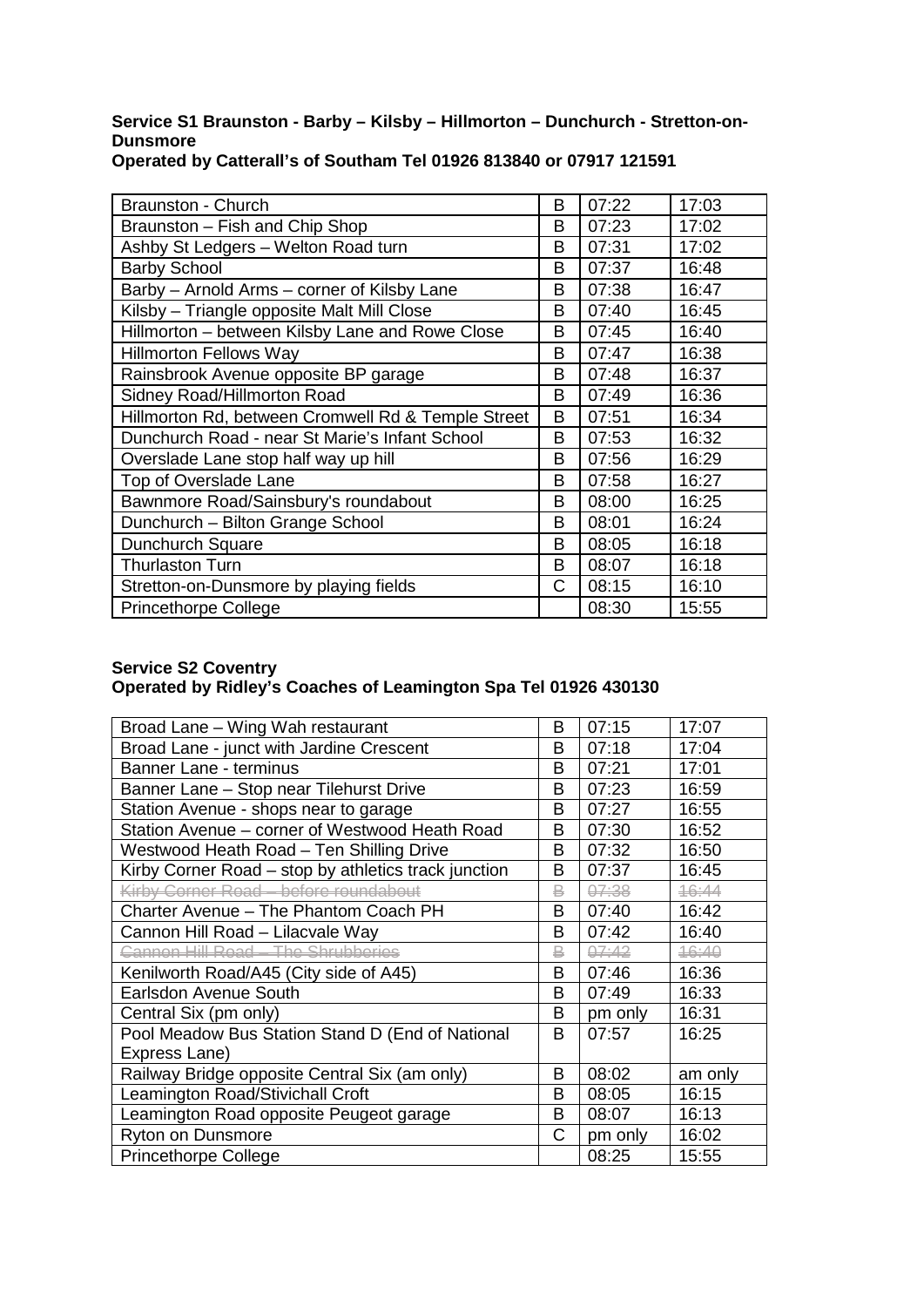#### **Service S3 Meriden – Hampton-in-Arden – Catherine-de-Barnes – Solihull – Dorridge – Hockley Heath – Lapworth – Hatton Operated by Ridley's Coaches of Leamington Spa Tel 01926 430130**

| Meriden – Main Road/Meriden Green                    | A | 07:00 | 16:37   |
|------------------------------------------------------|---|-------|---------|
| Hampton in Arden - Railway Station                   | A | 07:05 | 16:42   |
| Catherine de Barnes - The Boat Inn                   | A | 07:08 | 16:46   |
| Solihull - Hampton Lane/Oakland Close                | A | 07:11 | 16:54   |
| Solihull – Warwick Road/House of Fraser              | A | 07:13 | 16:55   |
| Solihull - station - bus stops                       | A | 07:15 | 16:58   |
| Church Hill Road/Church Hill Close                   | A | 07:20 | 17.02   |
| Widney Manor - Widney Manor Road/Lovelace Ave        | A | 07:22 | 17:04   |
| Bentley Heath - Widney Road near Browns Lane         | A | 07:24 | 17:07   |
| Dorridge - Grange Road/opposite petrol station       | A | 07:30 | 17:10   |
| Hockley Heath - Stratford Road opp shops             | A | 07:35 | 17:15   |
| Lapworth- Curtiss Timber Merchants                   | A | 07:39 | 17:16   |
| Lapworth- Old Warwick Road/Station Lane              | A | 07:40 | 17:20   |
| Rowington – bus stop jnct Rowington Green and        | A | 07:43 | 17:23   |
| B4439                                                |   |       |         |
| <b>Shrewley Common - Cross Roads</b>                 | A | 07:45 | 17:25   |
| Hatton - Before turning to Winderton Avenue          | A | 07:48 | AM only |
| Hatton – Charingworth Drive – bus stop between first | A | 07:50 | 17:30   |
| two roundabouts                                      |   |       |         |
| direct via A46/A45/A423                              |   |       |         |
| <b>Princethorpe College</b>                          |   | 08:25 | 15:55   |

**Service S4 Nuneaton – Bulkington - Shilton - Monks Kirby – Brinklow – Bretford – Church Lawford – Wolston** 

**Operated by Catterall's of Southam Tel 01926 813840 or 07917 121591**

| Burbage - Sketchlev Road/Sketchlev Primary          | ₳ | <u>07.02</u> | 47:16   |
|-----------------------------------------------------|---|--------------|---------|
| Coventry Road/Notts Lane                            | ₳ | 07:07        | $+7.11$ |
| Nuneaton – the Long Shoot Pub                       | A | 07:12        | 17:06   |
| Hinckley Road (A47) Ensor Close                     | A | 07:14        | 17:01   |
| Hinckley Road (A47) stop at junction with Higham    | A | 07:19        | 16:59   |
| Lane                                                |   |              |         |
| Nuneaton town centre - Bus Station                  | A | 07:22        | 16:56   |
| Attleborough - Lutterworth Road by cemetery         | A | 07:26        | 16:51   |
| Whitestone (bus lay-by by shops & mini roundabouts) | A | 07:29        | 16:49   |
| Weston-in-Arden - junction Nuneaton Road/Cleveland  | A | 07:33        | 16:47   |
| Road                                                |   |              |         |
| Bulkington - The New Inn                            | A | 07:35        | 16:42   |
| Shilton - Leicester Road by post box                | В | 07:39        | 16:36   |
| Withybrook - The Pheasant                           | B | 07:45        | 16:31   |
| Monks Kirby – Main Street by grass triangle         | В | 07:50        | 16:25   |
| <b>Stretton under Fosse</b>                         | B | 07:53        | 16:22   |
| Brinklow Fish & Chip shop                           | B | 07:56        | 16:19   |
| Bretford - jncn Fosse Way & King's Newnham Lane     | В | 07:59        | 16:16   |
| King's Newnham - Triangle                           | B | 08:02        | 16:12   |
| Church Lawford - The Smithy                         | B | 08:05        | 16:10   |
| Wolston - School Street - stop before shops         | C | 08:10        | 16:05   |
| <b>Princethorpe College</b>                         |   | 08:25        | 15:55   |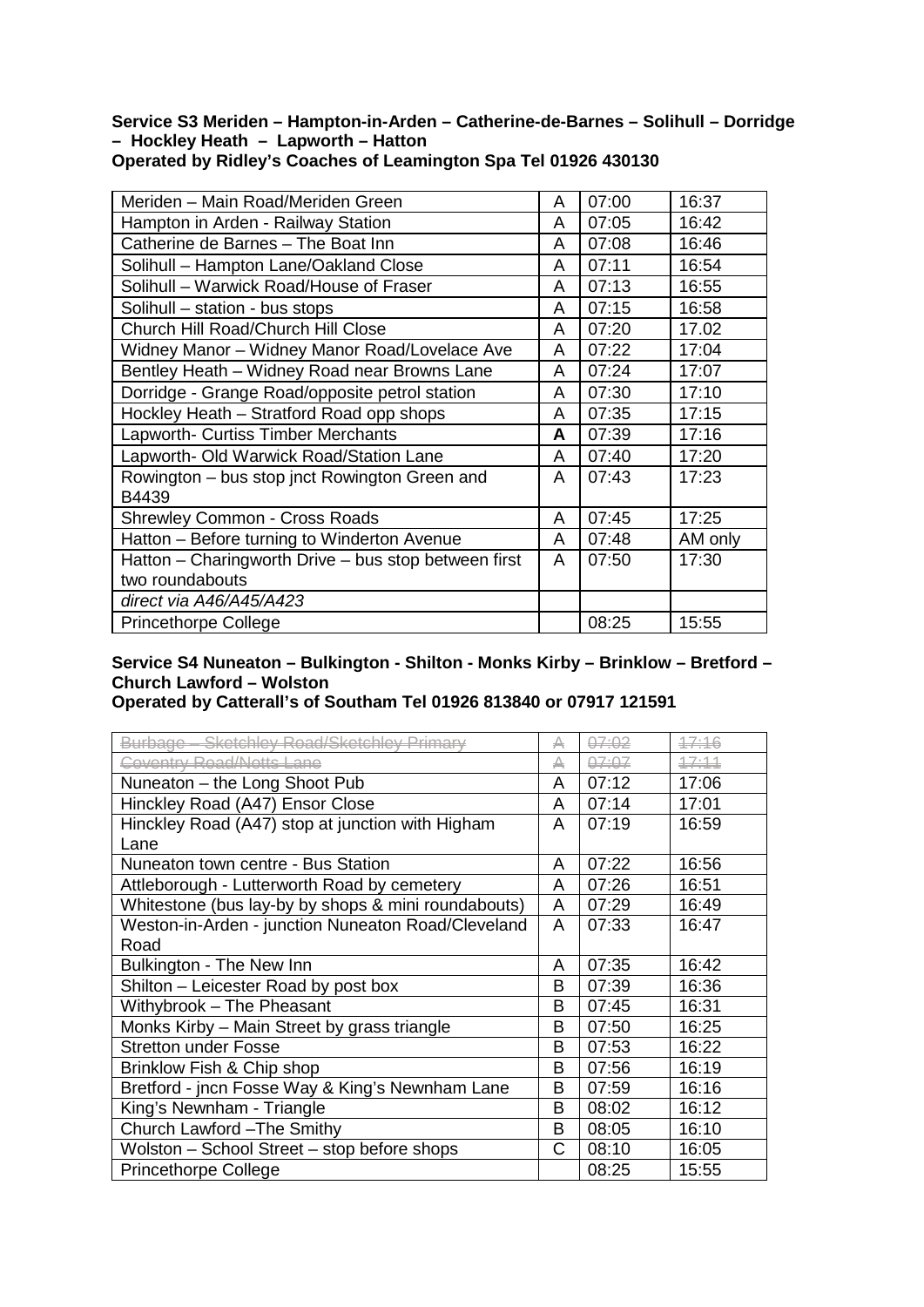# **S5 Churchover – Brownsover – Bilton – Cawston – Bourton – Frankton Operated by Catterall's of Southam Tel 01926 813840 or 07917 121591**

| <b>Churchover - The Green</b>                     | B            | 07:25 | 16:53 |
|---------------------------------------------------|--------------|-------|-------|
| <b>Coton Country Estate</b>                       | B            | 07:26 | 16:52 |
| Central Park Industrial Estate - Aldi Car Park    | B            | 07:35 | 16:42 |
| Brownsover - Junction of Newton Manor             | B            | 07:40 | 16:37 |
| Lane/Campion Way (North)                          |              |       |       |
| Brownsover - Junction of Newton Manor             | B            | 07:40 | 16:37 |
| Lane/Campion Way (South)                          |              |       |       |
| Brownsover - Junction of Newton Manor             | <sub>B</sub> | 07:40 | 16:37 |
| Lane/Campion Way (South)                          |              |       |       |
| Clifton Village - Opposite Clifton Primary School | B            | 07:45 | 16:32 |
| Clifton Road - Outside Rugby Golf Club            | B            | 07:48 | 16:29 |
| Clifton Road - Shops opposite Butlin Road         | B            | 07:50 | 16:27 |
| Clifton Road - Bus stop outside Lawrence Sheriff  | B            | 07:52 |       |
| School                                            |              |       |       |
| North Street - bus stop Arges New Look            | B            | 07:54 | 16:24 |
| <b>Bilton Road/Merttens Drive</b>                 | B            | 07:56 | 16:22 |
| <b>Bilton Road/Westfield Road</b>                 | B            | 07:57 | 16:21 |
| Bilton Road/Lytham Rd - Crow Pie PH               | B            | 07:58 | 16:20 |
| Bilton Main Street - Outside The Black Horse PH   | B            | 08:00 | 16:17 |
| Cawston Grange - Calveston Road by Devonshire     | B            | 08:02 | 16:14 |
| Close                                             |              |       |       |
| Cawston Grange - Cawston Grange Drive- first bus  | B            | 08:04 | 16:12 |
| stop near to Turchill Rd/Trussell Way roundabout  |              |       |       |
| Bourton on Dunsmore Village Hall                  | $\mathsf{C}$ | 08:10 | 16:10 |
| Frankton - Friendly Inn                           | C            | 08:13 | 16:07 |
| <b>Princethorpe College</b>                       |              | 08:25 | 15:55 |

# **Service S6 Stratford -The Croft School - Tiddington – Alveston - Charlecote – Wellesbourne – Moreton Morrell**

**Operated by Catterall's of Southam Tel 01926 813840 or 07917 121591**

| <b>Waitrose, Stratford</b>                      | A | PM only | 17:02 |
|-------------------------------------------------|---|---------|-------|
| Stratford Leisure Centre - coach park behind LC | A | 07:24   | 16:56 |
| Tiddington Road / Loxley Road                   | A | 07:27   | 16:53 |
| The Croft Preparatory School, Alveston Hill     | A | 07:30   | 16:50 |
| <b>Tiddington Post Office</b>                   | A | 07:34   | 16:46 |
| Tiddington Village - St Joseph's Chapel         | A | 07:39   | 16:41 |
| Alveston - Wellesbourne Road/Church Lane junct  | A | 07:44   | 16:36 |
| Charlecote - opposite The Pheasant PH           | А | 07:49   | 16:31 |
| Wellesbourne - Village Centre                   | А | 07:54   | 16:26 |
| Moreton Morrell - Primary School bus stop       | B | 08:02   | 16:18 |
| Direct via The Fosse Way                        |   |         |       |
| Eathorpe – village centre near to telephone box |   | 08:20   | 16:00 |
| <b>Princethorpe College</b>                     |   | 08:25   | 15:55 |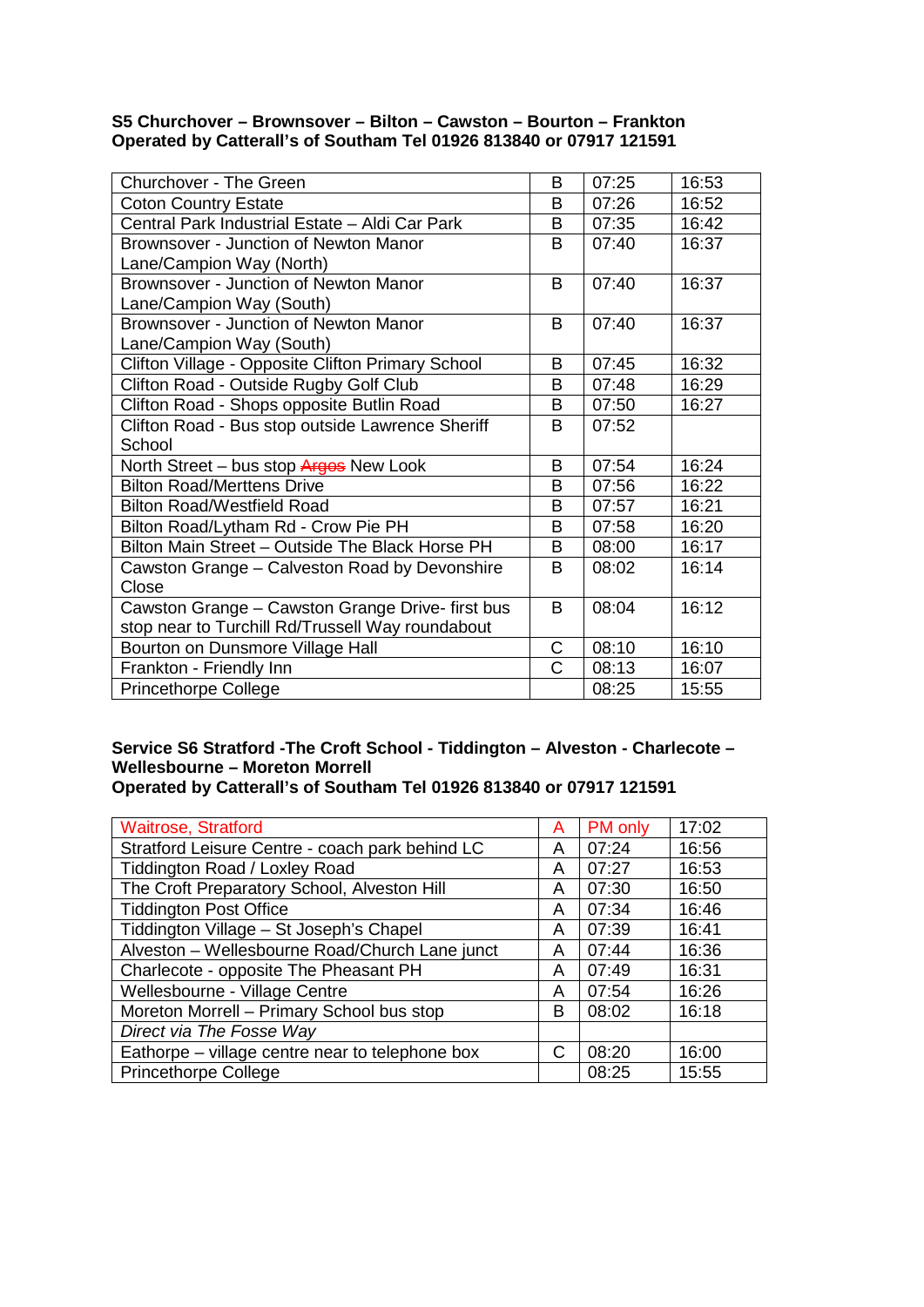**Service S7 Snitterfield - Barford – Heathcote – Myton - Leamington Spa – Radford Semele– Revised Bus Service (See S12 for stops previously on this route) Operated by Ridley's Coaches of Leamington Spa Tel 01926 430130**

| Snitterfield - village centre, Church              | A | 07:13 | 17:03 |
|----------------------------------------------------|---|-------|-------|
| Barford - Wellesbourne Road/adjacent Lambert Court | A | 07:30 | 16:53 |
| Harbury Lane - Nightingale Avenue                  | в | 07:39 | 16:45 |
| Harbury Lane - Garrett Drive                       | B | 07:40 | 16:44 |
| Heathcote Lane - Othello Drive, Co-Op              | B | 07:43 | 16:41 |
| Warwick - Myton Rd/opp Myton School                | в | 07:48 | 16:39 |
| Warwick - Myton Rd/Saumer Way                      | B | 07:49 | 16:37 |
| Adelaide Road                                      | B | 07:52 | 16:22 |
| <b>Warwick Street - Waterloo Place</b>             | B | 07:56 | 16:26 |
| <b>Willes Road/ Holly Walk</b>                     | B | 07:59 | 16:23 |
| Radford Road - near Leam Terrace                   | B | 08:01 | 16:21 |
| Radford Semele - White Lion                        | B | 08:05 | 16:15 |
| <b>Princethorpe College</b>                        |   | 08:25 | 15:55 |

# **Service S8 Banbury - Mollington - Byfield - Daventry – Napton Operated by Catterall's of Southam Tel 01926 813840 or 07917 121591**

| Banbury Cross - bus stop outside cinema              | A | 06:55 | 17.25 |
|------------------------------------------------------|---|-------|-------|
| Mollington - lay-by on A423 by caravan park          | A | 07:04 | 17:16 |
| Lower Boddington - Carpenters Arms PH                | A | 07:12 | 17:08 |
| Aston le Walls - Welsh Road - driveway before        | A | 07:16 | 17:02 |
| junction with Main Street                            |   |       |       |
| Byfield – bus shelter High St (A361) adj Potters End | A | 07:23 | 16:57 |
| Charwelton - bus shelter                             | A | 07:27 | 16:53 |
| Badby - bus pull-in                                  | A | 07:31 | 16:49 |
| Daventry - Westway bus stops                         | A | 07:38 | 16:42 |
| Daventry - bus station                               | A | 07:40 | 16:40 |
| Daventry – opposite William Parker School            | A | 07:43 | 16:37 |
| Daventry - Highlands Drive                           | A | 07:45 | 16:35 |
| Daventry - A45 Braunston Road by Timkens Way         | A | 07:49 | 16:31 |
| Staverton - bus stop on Daventry Rd opp Windmill     | A | 07:54 | 16:26 |
| Lane                                                 |   |       |       |
| Staverton - Garage                                   | A | 07:55 | 16:25 |
| Flecknoe - Village Hall (Evening by request only)    | A | 08:02 | 16:18 |
| Lower Shuckburgh - 'phone box                        | B | 08:07 | 16:13 |
| Napton - King's Head                                 | B | 08:10 | 16:10 |
| <b>Princethorpe College</b>                          |   | 08:25 | 15:55 |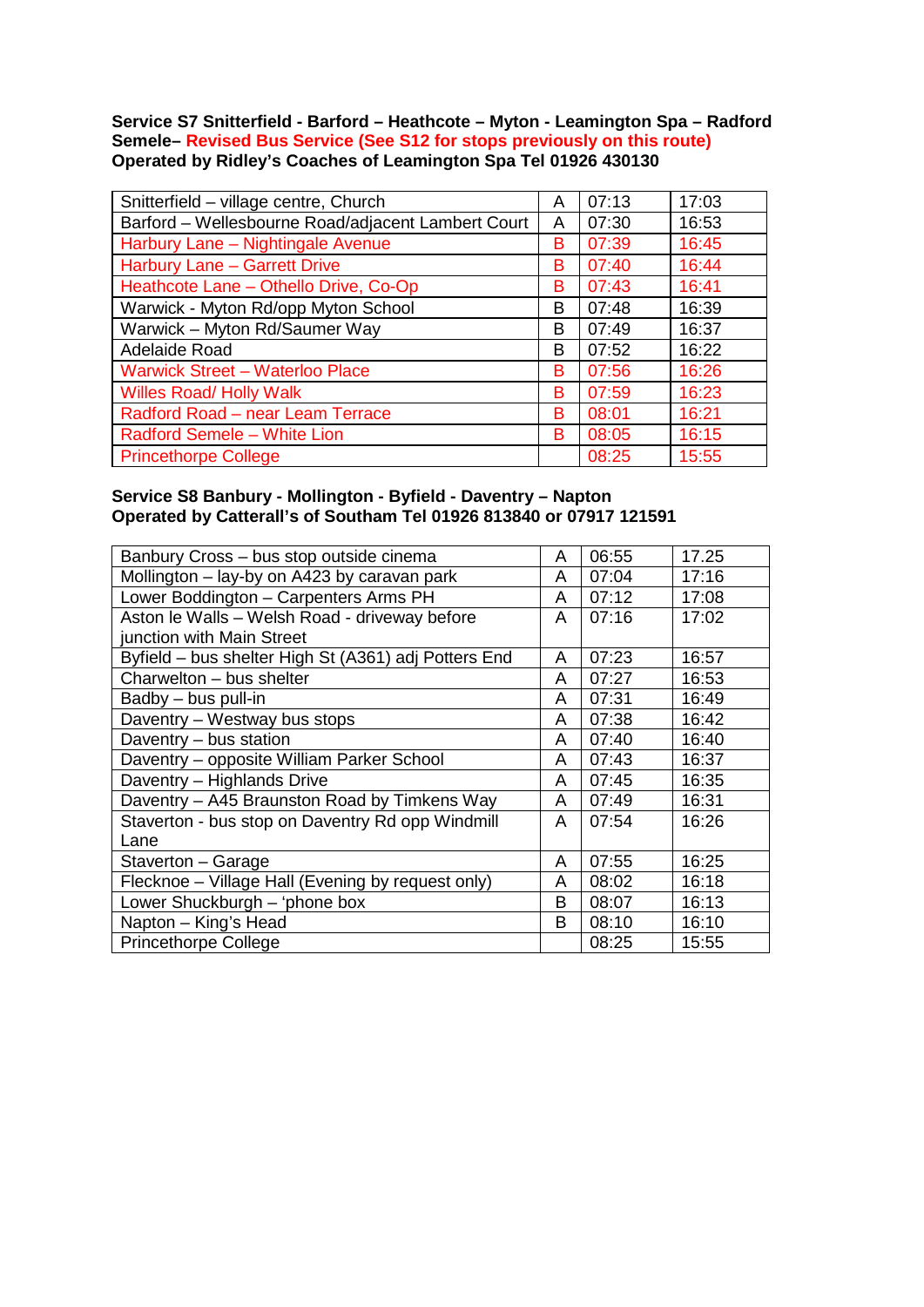### **Service S9 Kenilworth – Leek Wootton – Chesford Bridge Operated by Ridley's Coaches of Leamington Spa Tel 01926 430130**

| Balsall Common - Kenilworth Road/adj petrol station   | A | 07:30 | 16:52 |
|-------------------------------------------------------|---|-------|-------|
| Kenilworth Malthouse Lane (after Berkeley Road)       | в | 07:38 | 16:44 |
| New Street/Manor Road                                 | в | 07:40 | 16:42 |
| Common Lane, stop adjacent to walkway to Littleton CI | в | 07:42 | 16:40 |
| Common Lane (opposite shops)                          | в | 07:43 | 16:39 |
| Leyes Lane (by The Tiltyard)                          | в | 07:46 | 16:36 |
| Park Hill (bus stop opposite Villiers Road)           | в | 07:50 | 16:32 |
| Albion Street (bus stop near to Herbert's Lane)       | B | 07:55 | 16:27 |
| Kenilworth Clock (Holiday Inn)                        | B | 07:57 | 16:25 |
| St John's Church                                      | B | 08:00 | 16:22 |
| Leek Wootton Village Hall                             | B | 08:02 | 16:19 |
| Chesford Bridge - bus stop                            | в | 08:09 | 16:13 |
| via Bericote Road and Leicester Lane                  |   |       |       |
| <b>Princethorpe College</b>                           |   | 08:25 | 15:55 |

# **Service S10 Lutterworth area and South Leicestershire villages – Pailton – Harborough Magna – Easenhall**

**Operated by Catterall's of Southam Tel 01926 813840 or 07917 121591**

| orth Kilworth<br><u>an ا م±Mul ـ</u>                  | ₳ | <del>07:00</del> | 47:19   |
|-------------------------------------------------------|---|------------------|---------|
| Chanel Lane/North Kilworth turn/Kimeate<br>Walton -   | ₳ | <del>07:05</del> | 47:14   |
| <u> Silmartan - The Crown PH</u>                      | ₳ | <del>07:12</del> | 47:07   |
| Lutterworth - George Street Bus Stop                  | A | 07:20            | am only |
| Lutterworth - outside Morrisons                       | A | pm only          | 16:59   |
| Lutterworth - Bitteswell Road o/s Lutterworth College | A | 07:22            | 16:58   |
| Bitteswell - Ashby Lane bus stop                      | A | 07:23            | 16:57   |
| <b>Bitteswell - Willowbank Nursing Home</b>           | A | 07:26            | 16:54   |
| Ashby Parva - outside Saab garage                     | A | 07:29            | 16:51   |
| Leire - opposite Church                               | A | 07:32            | 16:48   |
| Frolesworth bus stop                                  | A | 07:34            | 16:46   |
| Claybrooke Magna                                      | A | 07:40            | 16:40   |
| Claybrooke Parva - opposite church                    | A | 07:41            | 16:39   |
| Ullesthorpe - bus stop, Garden Centre                 | A | 07:43            | 16:37   |
| Pailton - Rugby Road bus stop                         | в | 07:55            | 16:25   |
| Pailton - Thwaite Farm                                | B | 07:57            | 16:23   |
| Harborough Magna - Rugby Road bus shelter             | в | 08:00            | 16:20   |
| Easenhall                                             | B | 08:02            | 16:18   |
| <b>Princethorpe College</b>                           |   | 08:25            | 15:55   |